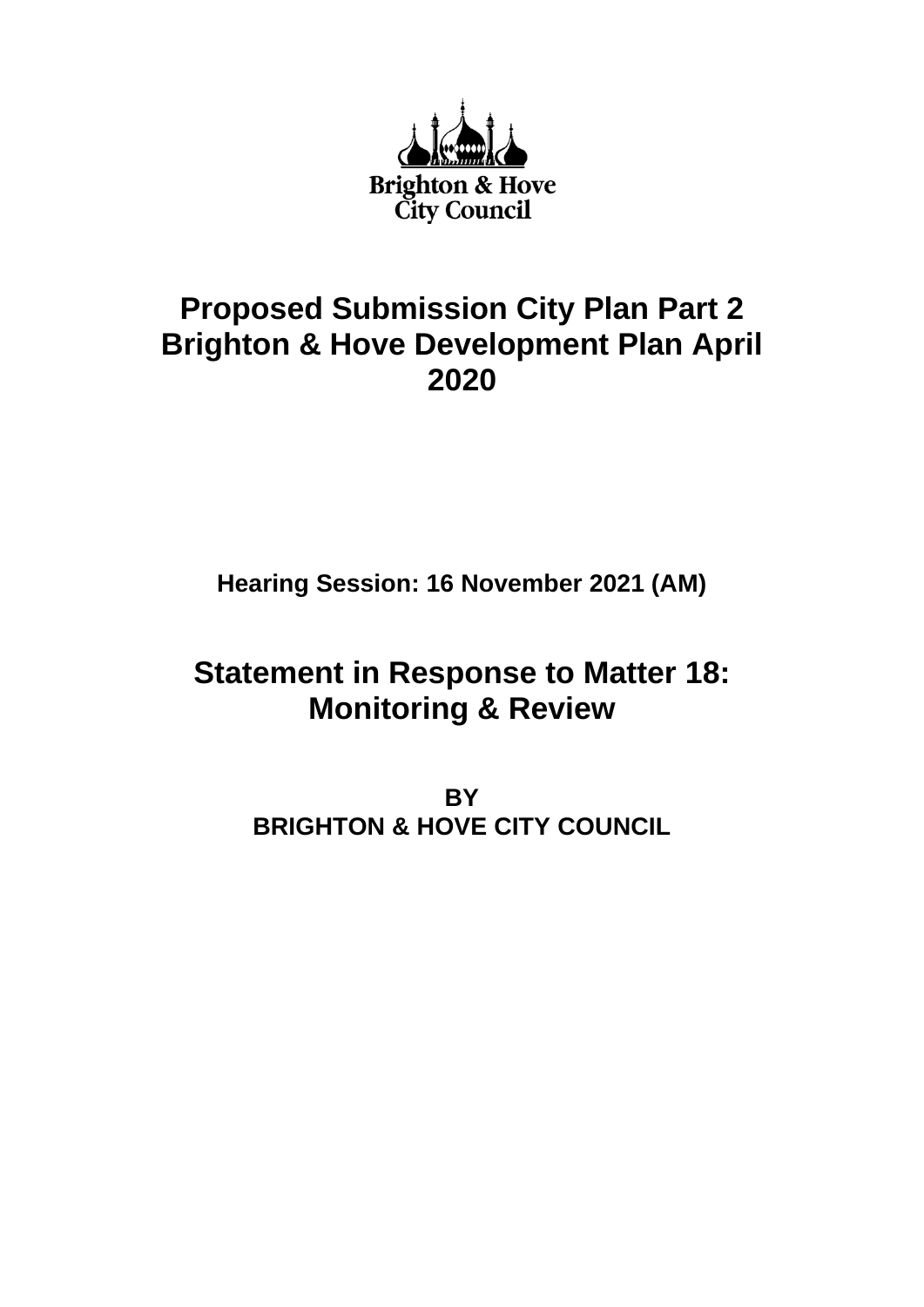**Matter 18: Monitoring & Review Statement by Brighton & Hove City Council 4 th October 2021**

# **List of Abbreviations**

AMR - Authority Monitoring Report

BHCC – Brighton & Hove City Council

CPP1 - City Plan Part 1

CPP2 – City Plan Part 2

HDAP – Housing Delivery Action Plan

LDS – Local Development Scheme

NPPF - National Planning Policy Framework

PPG – Planning Policy Guidance

TECC – Tourism, Equalities, Communities & Culture Committee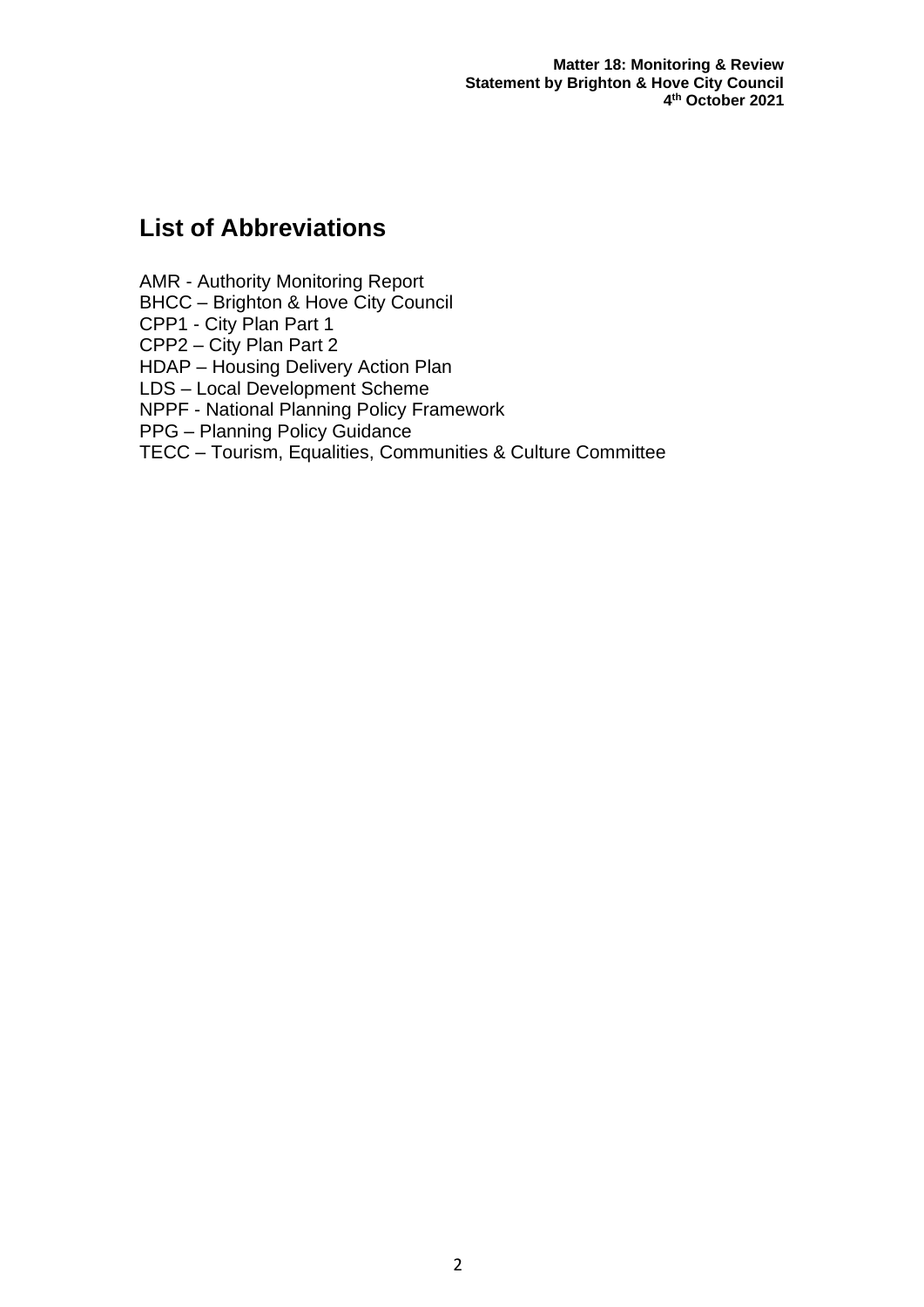# **Matter 18 Monitoring and Review**

# **Whether the Plan would be able to be monitored effectively to ensure timely delivery of its proposals in conformity with the City Plan Part 1?**

# **Issue 1 Monitoring**

## **Q.1. How would the implementation of the Plan policies be achieved? What mechanisms are there to assist development sites to progress?**

- 1. City Plan Part One Annexe 1 Implementation and Monitoring (CD02) sets out the key monitoring indicators and targets and identifies how the City Plan will be implemented. The CPP2 is accompanied by the Proposed CPP2 Implementation and Monitoring Targets document (SD04). It is proposed that these monitoring targets will be included in an updated Annexe 1 (CD02) to the CPP1 which will be updated by way of an addendum following adoption of the CPP2.
- 2. The implementation of the plan will primarily be achieved through the Development Management process via the determination of planning applications for development. The majority of planned development is likely to be delivered by the market, but some will be delivered by public bodies including BHCC. Annual monitoring of the policies will be undertaken through the AMR to ensure that the objectives and targets within the Plan are met.
- 3. For each policy in the CPP2, SD04 identifies:
	- which CPP1 strategic objectives the policy will help deliver;
	- the relevant implementation / issue(s) relating to the policy;
	- the key delivery mechanisms/partners required in implementing the policy;
	- the relevant policy indicators and how they will be measured;
	- targets which will be used to measure progress and success in implementing the policy;
	- timescales for achieving the targets and monitoring the indicators; and
	- specific triggers and actions, showing what will be done where targets are not being achieved.
- 4. For certain policy areas, the existing CPP1 monitoring targets are sufficient. Where targets are set, care was taken to ensure that they are proportionate, measurable and data is available.
- 5. To assist the progress of development sites and to meet the requirements of the NPPF/PPG, BHCC has published a Housing Delivery Action Plan (HDAP) (ED16) which provides an overview of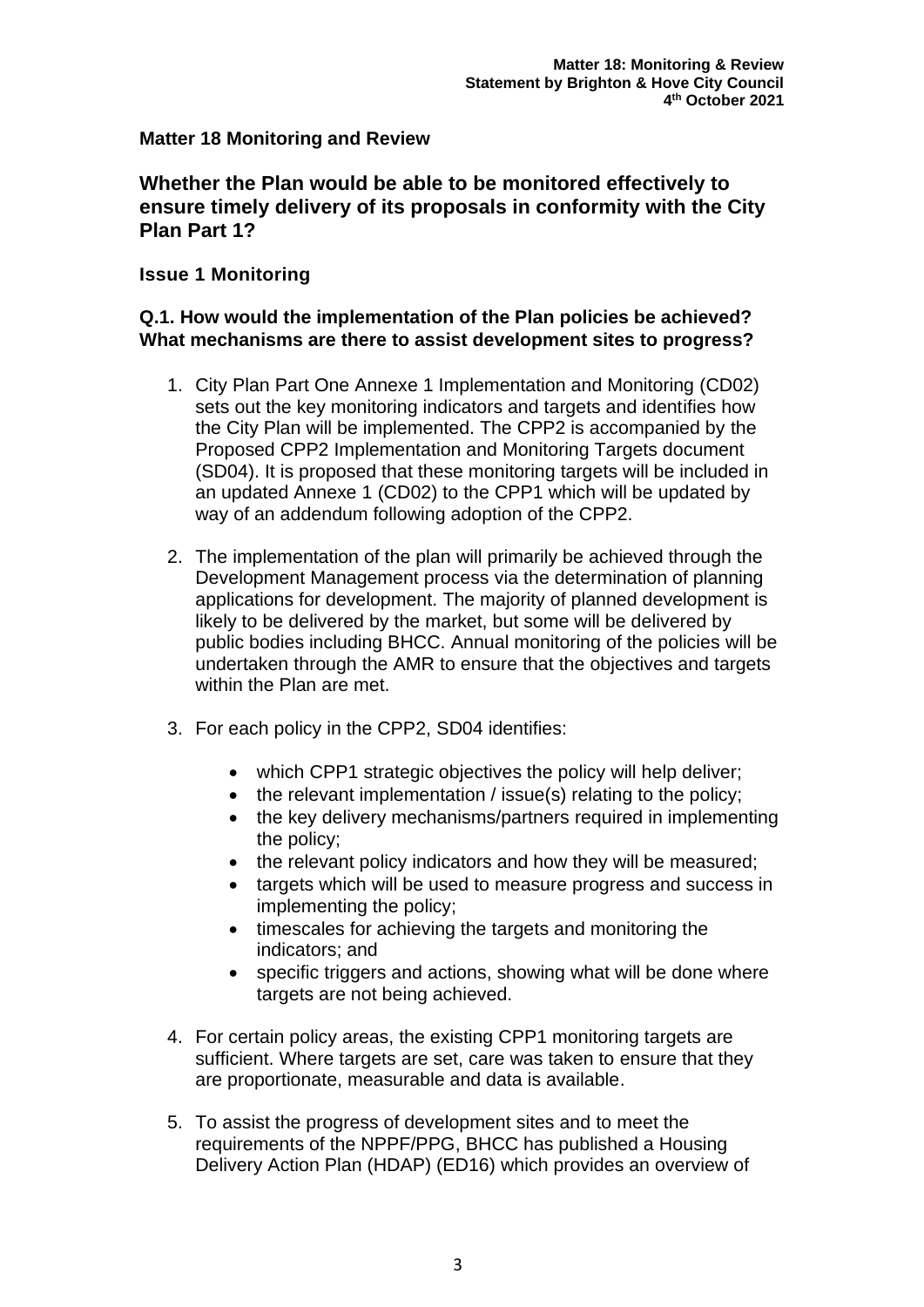housing delivery in the city, assesses the main barriers and constraints to housing delivery, and sets out actions which the Council is undertaking to help assist and improve delivery in the future. The Council's actions and responses set out HDAP Section 8 include:

- accelerating the direct delivery of affordable housing through the New Homes for Neighbourhoods programme and Joint Venture partnership with Hyde Housing (Homes for Brighton & Hove);
- partnership working to accelerate delivery unlock stalled sites, including through the One Public Estate programme;
- improving communication with housing providers through an Affordable Housing Delivery Partnership and a Planning Agents Forum (PAF); and
- improvements to the Council Planning service (e.g. encouraging pre-application discussions and Planning Performance Agreements).
- 6. The housing land supply position will continue to be monitored and assessed through annual reviews of the SHLAA, alongside annual reports in the AMR.
- 7. In terms of the housing allocations identified in CPP2 policies, good progress has already been made by developers and landowners in bringing some of the sites forward as outlined in BHCC05 'Updated planning status of CPP2 Site Allocations'. Planning applications have already been submitted and / or approved on some sites. The Council will continue to actively monitor progress on all allocations and seek feedback from landowners and developers when updating the SHLAA and any further updates to the HDAP as to whether there are any blockages or delays to delivery. As set out above, the Council also regularly meets with the PAF agent's forum where issues affecting delivery in the city are discussed.
- 8. BHCC annually reviews the housing trajectory which is included in the SHLAA and AMR. This reflects ongoing dialogue with landowners and developers to understand the delivery situation on individual sites. This enables the Council to monitor the available housing land supply and would enable them to bring forward sites.

# **Q.2. How would the implementation of the Plan be monitored? Would it be effective? How would the results of monitoring be acted upon? What would trigger a review of the Plan?**

9. As described above, SD04 sets out a comprehensive framework for how implementation of the plan will be monitored. A range of indicators and measures are identified to test the relative performance of the CPP2 policies. These indicators will be reported annually and analysed as part of the Council's AMR.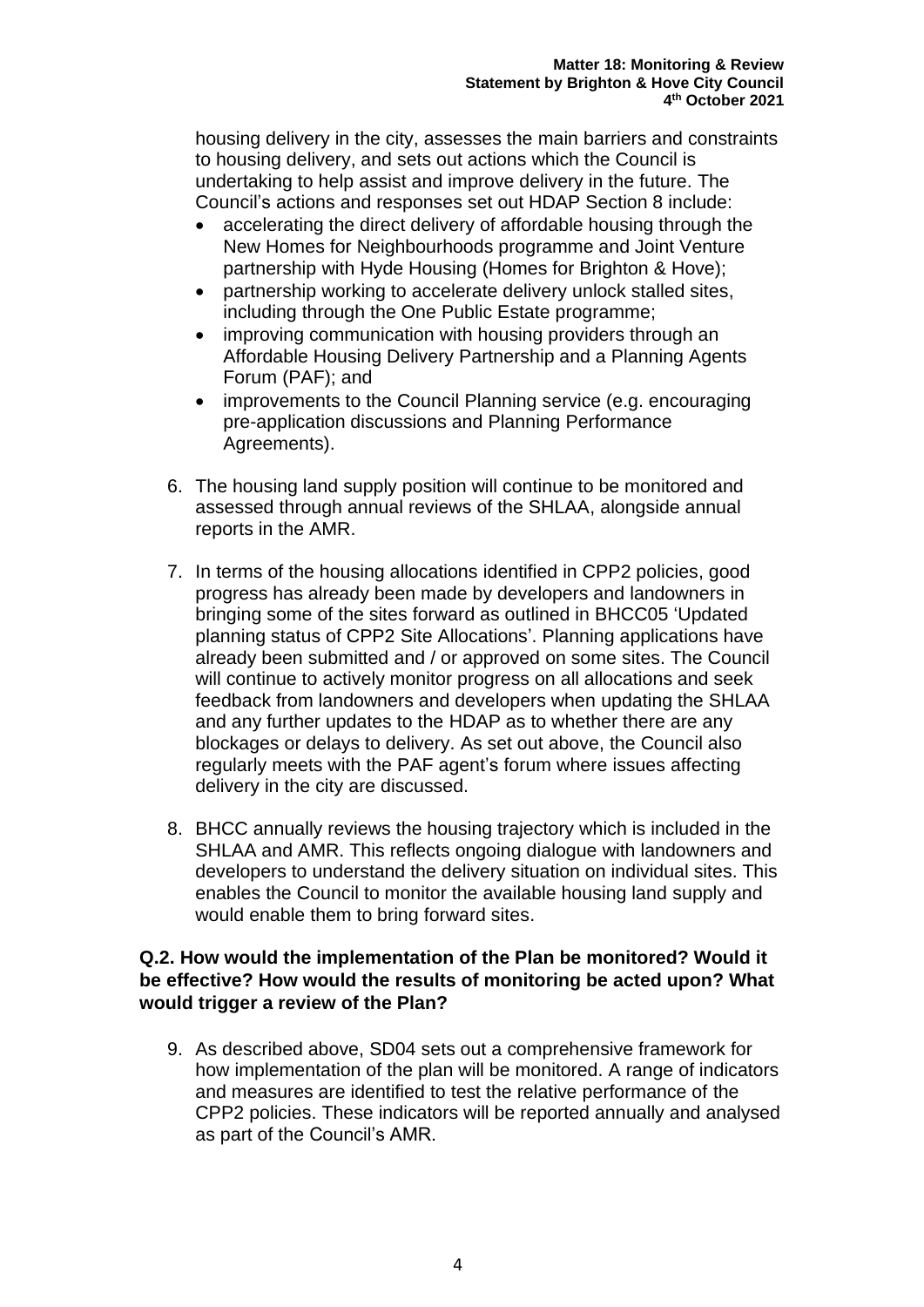- 10.It is considered that the indicators and measures outlined in SD04 would be effective in monitoring the implementation of the Plan. Triggers and actions are identified which detail how the results of monitoring will be acted upon.
- 11.LPAs are required to undertake an assessment review of DPDs at least once every five years to ensure that policies remain relevant and effective. CPP1 was adopted five years ago in March 2016 and an assessment review process has been undertaken indicating that some policies require review. The council has programmed detailed to commence the CPP1 review late 2021 / early 2022 as set out in the LDS and which was endorsed by council members of the TECC committee in March 2021<sup>1</sup>.

# **Q.3 Overall does the Plan deal adequately with uncertainty?**

- 12.The council considers that, so far as is reasonably and practicably possible, the Plan deals adequately with uncertainty. The CPP1 sets out a strategic planning framework for the period to 2030 based on relevant and proportionate evidence, public consultation, and due process in accordance with the relevant guidance and legislation. The role for CPP2 is to assist in the implementation and delivery of that strategy through additional site allocations and detailed development management policies. Again, the Plan has been prepared in accordance with all legal and procedural requirements, relevant national planning guidance and is based upon robust evidence and public consultation.
- 13.As detailed in responses to the questions above, a robust monitoring framework has been set out which will indicate the progress of the plans implementation and will help to indicate changing circumstances and the need for relevant actions including plan review.
- 14.The Plan needs to strike a balance between giving sufficient clarity and certainty for applicants / decision makers to know what is required for a proposal to be acceptable and the need for some flexibility to respond to changing circumstance and to encourage innovation. It is the council's view that, where relevant, CPP2 policies have achieved that balance.
- 15.Where practicable to do so, main modifications have been suggested to address significant changes introduced by government during the preparation of the Plan. These include changes to the Use Class Order specifically the introduction of the Use Class E which could not have been anticipated at the start of the process and some changes to reflect the latest revision to the NPPF.

<sup>1</sup> [https://present.brighton-hove.gov.uk/documents/g9993/Public%20reports%20pack%2011th-Mar-](https://present.brighton-hove.gov.uk/documents/g9993/Public%20reports%20pack%2011th-Mar-2021%2016.00%20Tourism%20Equalities%20Communities%20Culture%20Committee.pdf?T=10)[2021%2016.00%20Tourism%20Equalities%20Communities%20Culture%20Committee.pdf?T=10](https://present.brighton-hove.gov.uk/documents/g9993/Public%20reports%20pack%2011th-Mar-2021%2016.00%20Tourism%20Equalities%20Communities%20Culture%20Committee.pdf?T=10)